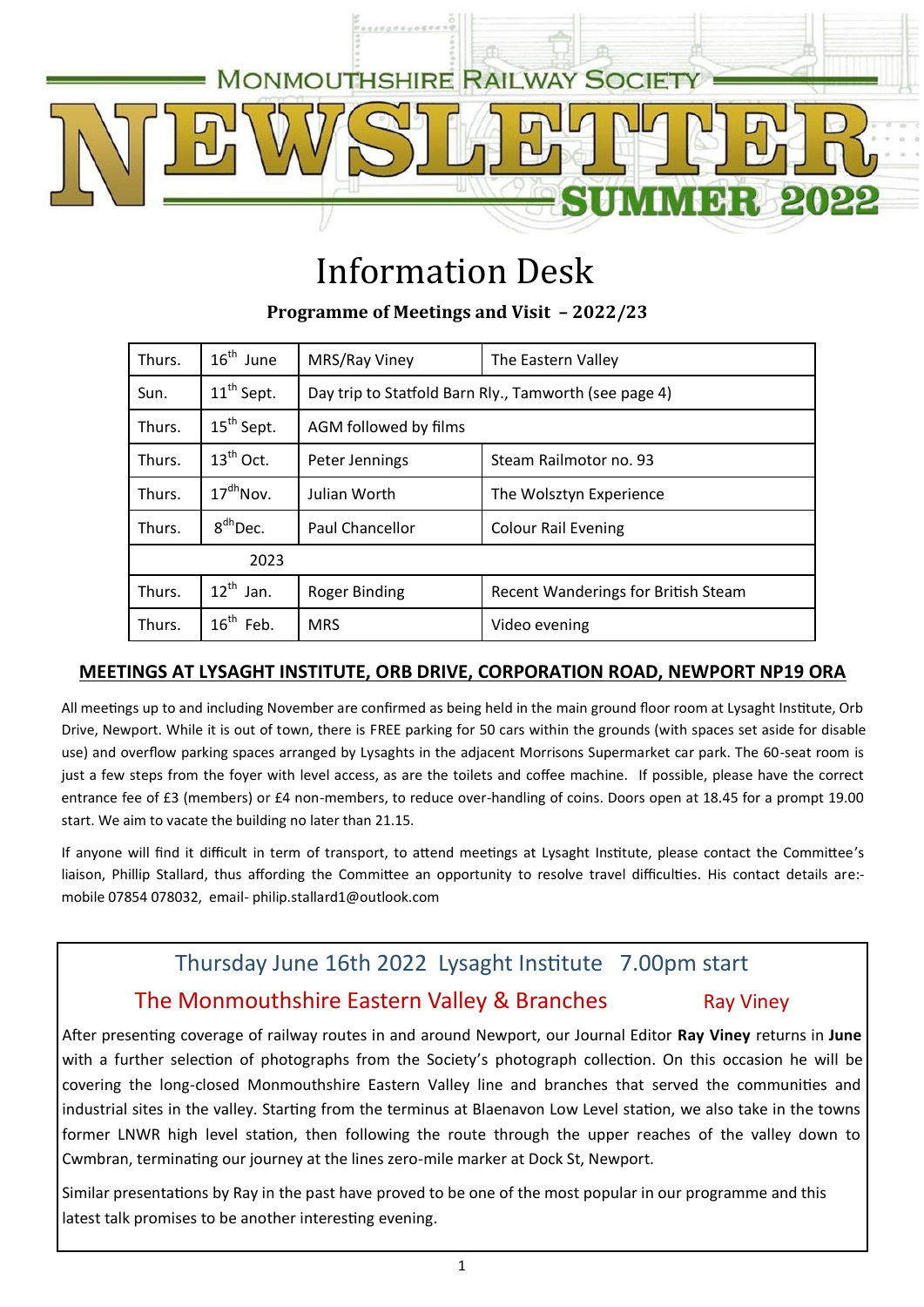#### **MEETIMGS SUMMARY**

We are determined to hold our first proper **AGM** since 2019, in **September**. As previous AGM's, we'll have a film show after the business concludes (format to be confirmed).

The GWS launched the steam railmotor no.93 project in 1998, the first step being the construction of a new power bogie and boiler. The assembly ran under its own steam in Nov/10 while the carriage became a rolling chassis in Oct/08. With a £768k boost of lottery funding behind it, award-winning 93 was officially launched in May 2011. Much travelled with the addition of coach 92 since then, **Peter Jennings** will be telling us in **October** of how the story unfolded on this unique vehicle.

When Howard Jones set about trying to save steam workings at the Polish shed of Wolsztyn in 1997, little was it realised the footplate experience courses would still be running 25 years later. **Julian Worth** enjoyed it so much a few years ago, he has created a talk of his travels. In **November** we'll hear first hand what it's like to be on the footplate of the last daily standard gauge steam-hauled service in Europe.

**Paul Chancellor** returns in **December** with the very latest additions to the renowned Colour Rail catalogue.

Further details of dates and speakers will appear on our website and in the Journal, due for publishing in September.

### **NEW PUBLICATION**

Railwaymen of the Welsh Valleys vol2

PWL Williams, Silver Link

Hardback, 272 pages, ISBN: 9781857945904

Pub. 9/06/22 RRP £35

**This was originally due to be published in February**: - *Publishers notes (edited):* More recollections and some 400 rare photographs in this second volume. The first chapter deals with the Eastern Valleys line to Newport, with personal memories from the drivers and firemen as well as from enthusiasts. Personal memories were painstakingly recorded, covering freight, mainline passenger services, pilot duties, dealing with snow, banking trains on gradients, servicing the myriad sidings, collieries and depots and more. A sombre note is struck by the encroachment of the new diesels, which were to spell the end for a whole way of life for the valleys' railwaymen. Working from Aberdare loco shed is also covered, and a chapter is devoted to former Pontypool Road driver Phil Williams (no relation), affectionately known as 'Full-load Phil', who inspired his namesake's interest in railways. Finally, the last days of steam are described, bringing to an close this extraordinary record of life during the Steam Age in the valleys.

#### **MEMBERSHIP RENEWAL**

*Renewal of M.R.S. membership is due on 1st September.* The subscription fee remains at £12.50, unchanged for many a long year. Renewals this season, plus a number of new members, has pushed our membership to near 150 for what we believe is the first time in our 65 years.

Membership Secretary, 27 Cwm Lane, High Cross, Newport. NP10 9AF

*[Please remember to enclose an SAE and notify us of ANY changes to your contact details INC. EMAIL ADDRESS]*

As an alternative to handing over/sending a cheque\*\*/cash, consider the more efficient method of Standing Order. A number of Members have been switching to this over the last few years, and can be easily set up in various ways; writing to your bank, filling out a proforma (which they can usually supply), on -line banking or your banking app..

The essential destination bank details are:- Monmouthshire Railway Society, sort code 40-34-27 a/c no. 31535900, £12.50 annually on  $1<sup>ST</sup>$  Sept.

*Our Treasurer and Membership Secretary will see your renewal on bank statements, but please notify us of ANY changes to your contact details.* 

*\*\* Our Treasurer requests, If paying by cheque, please write the full name of the Society as payee, not 'MRS'.*

## **GLOUCS. - SEVERN TUNNEL JCN. LINE BLOCKADE**

Network Rail have a planned closure of the route between Lydney and Gloucester from Monday 18th July to Saturday 3rd September when a start will be made on the £25m upgrade which will include the removal of approximately 30,000 tonnes of material from the cliff face along a three-mile stretch of railway near Lydney. A state-of-the-art mesh and bolt system will then be installed to protect the railway from falling debris. Climate change and more frequent extreme weather events have led to five major landslips in the last two years alone, triggering extended closures of the railway and speed restrictions.

From Monday 18th July to Saturday 30th July, the closure will extend to Severn Tunnel Junction to allow track renewal over Chepstow viaduct. A bus replacement service will operate over the seven-week period.

## **TfW T/T CHANGES MAY 2022**

From Sun. 15th May, a new timetable came into affect across the Wales and Borders network. This included the return of a number of services removed during the Covid-19 pandemic. Highlights include reintroduction of direct services between Coryton and Radyr via the City Line, five services per hour between Cardiff Queen Street and Cardiff Bay (subject to the completion of works to the Adam Street bridge, actually reopened by 1/6/22) and four services between South Wales and Gloucester extended to Cheltenham Spa. The Newport – Crosskeys service (suspended in January) resumed before the T/T changes, possibly by 23/4/22.

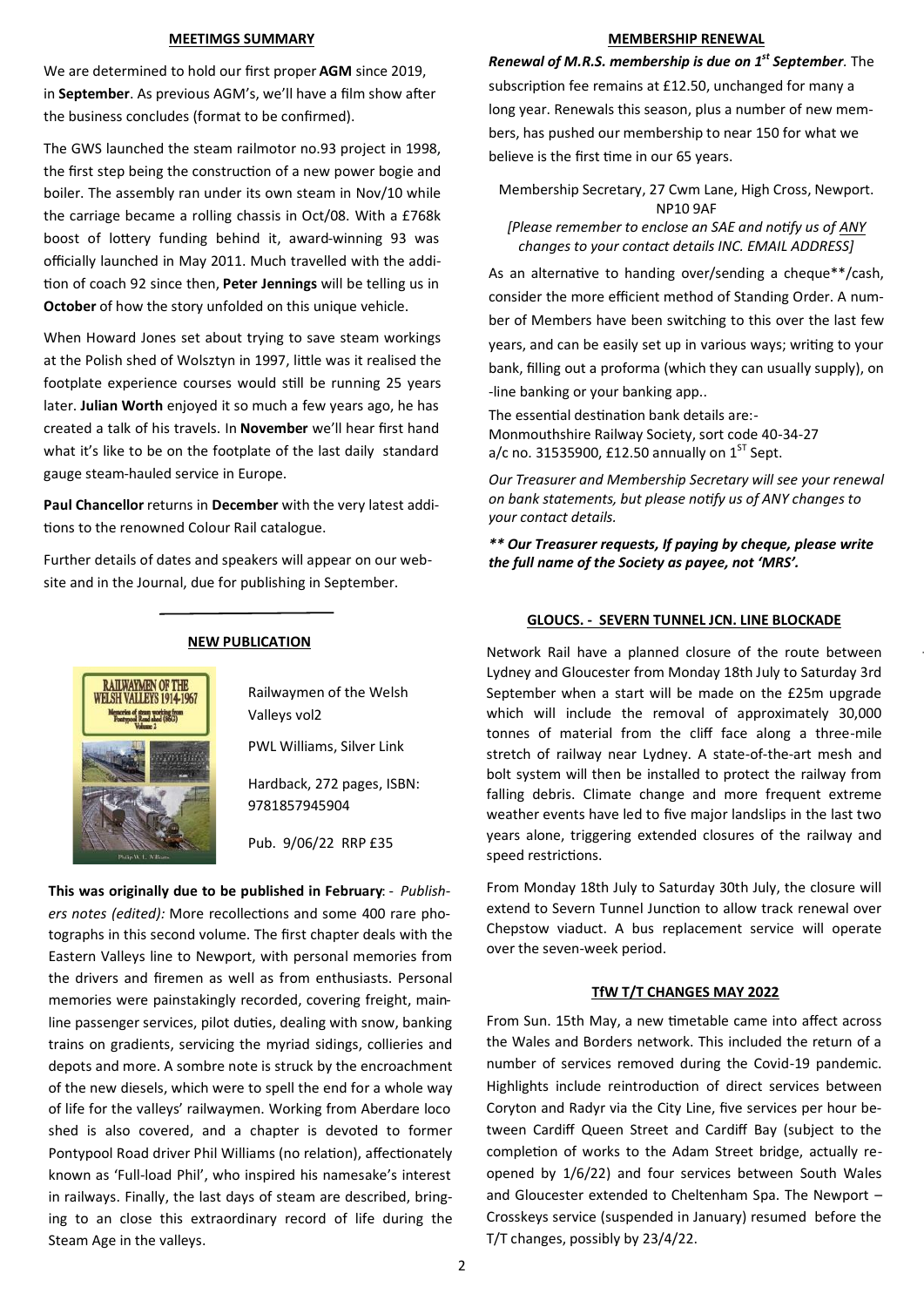

9F No.92225 is about to enter the loop at Park Junction with a down Class H freight on 11 March 1959. The loco was withdrawn off Newport Ebbw Junction Shed in July, 1965. *Sid Rickard / J&J Collection* 



Class 25 D7624 at Parkend ready to depart Marsh Sidings with a train load of stone on 17 August 1971. D7624 was allocated to Newport Ebbw Junction MPD from 1970 to 1972 and broken up at Swindon in 1985 after a life of 20 years. *S.V. Blencowe*